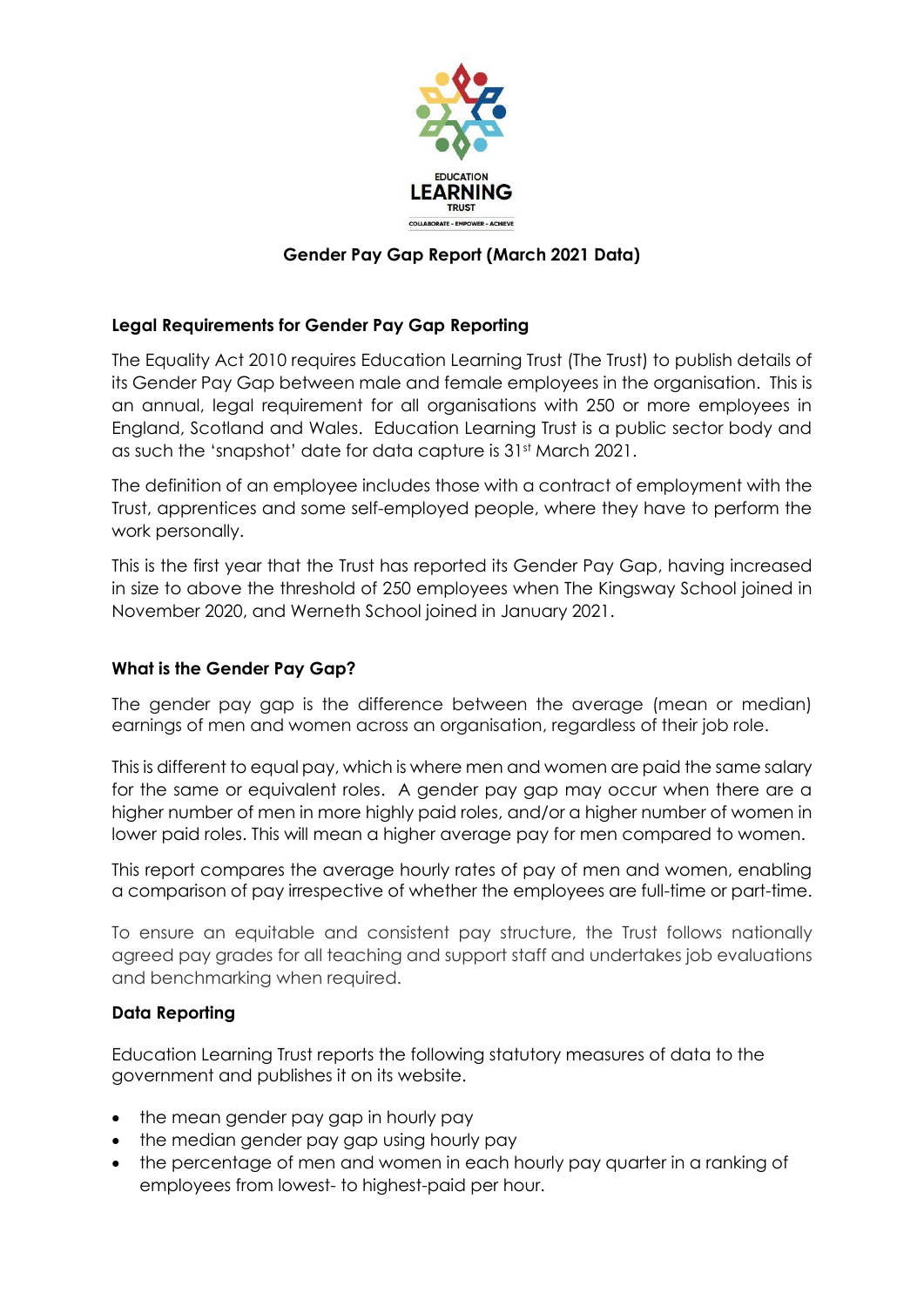

# **Percentage of men and women in each pay quarter (quartile)**

On the snapshot date, Education Learning Trust had 447 employees, including the two secondary schools that joined the Trust in November 2020 and January 2021. At this date, ELT workforce comprised of 96 men (21%) and 351 (79%) women.

The table below shows the proportion of male and female full pay relevant employees in each of the four pay quarters. To calculate this, a list of all employees has been divided into four quarters based on their hourly rates of pay. The Upper Pay Quarter contains employees on the highest hourly rate of pay and the Lower Pay Quarter represents the employees on the lowest hourly rate of pay.

Upper Pay Quarter employees are mostly those in the senior leadership roles for example Headteachers, Deputy and Assistant Headteachers, Directors and Executive roles. The Upper Middle Pay Quarter contains teaching staff and some senior support staff managers. The Lower Middle Pay Quarter consists of teaching and learning support staff and business and administration staff, and the Lower Pay Quarter contains support staff in roles such as mid-day assistants, after and before schools club staff and other support roles.

|                                    | Men    |      | <b>Women</b> |      |
|------------------------------------|--------|------|--------------|------|
| Quarter                            | Number | %    | Number       | %    |
| <b>Upper Pay Quarter</b>           | 35     | 31.5 | 76           | 68.5 |
| <b>Upper Middle Pay</b><br>Quarter | 22     | 19.6 | 90           | 80.4 |
| <b>Lower Middle Pay</b><br>Quarter | 24     | 21.4 | 88           | 78.6 |
| <b>Lower Pay Quarter</b>           | 15     | 13.4 | 97           | 86.6 |

# **Percentage of men and women in each quarter – the data**

- There is a disproportionate number of women in the Lower Pay Quarter (86.6%)
- Women are well represented across the Trust in all quarters
- The Upper Pay Quarter has proportionality less women than the other three quarters, however it still has 68.5% who are women.

#### **Mean and Median Gender Pay Gap**

The **mean** gender pay gap is the difference in the mean pay of male and female employees expressed as a percentage and calculated by adding together the hourly rate of pay data on the snapshot date, then dividing it by the total number of relevant employees.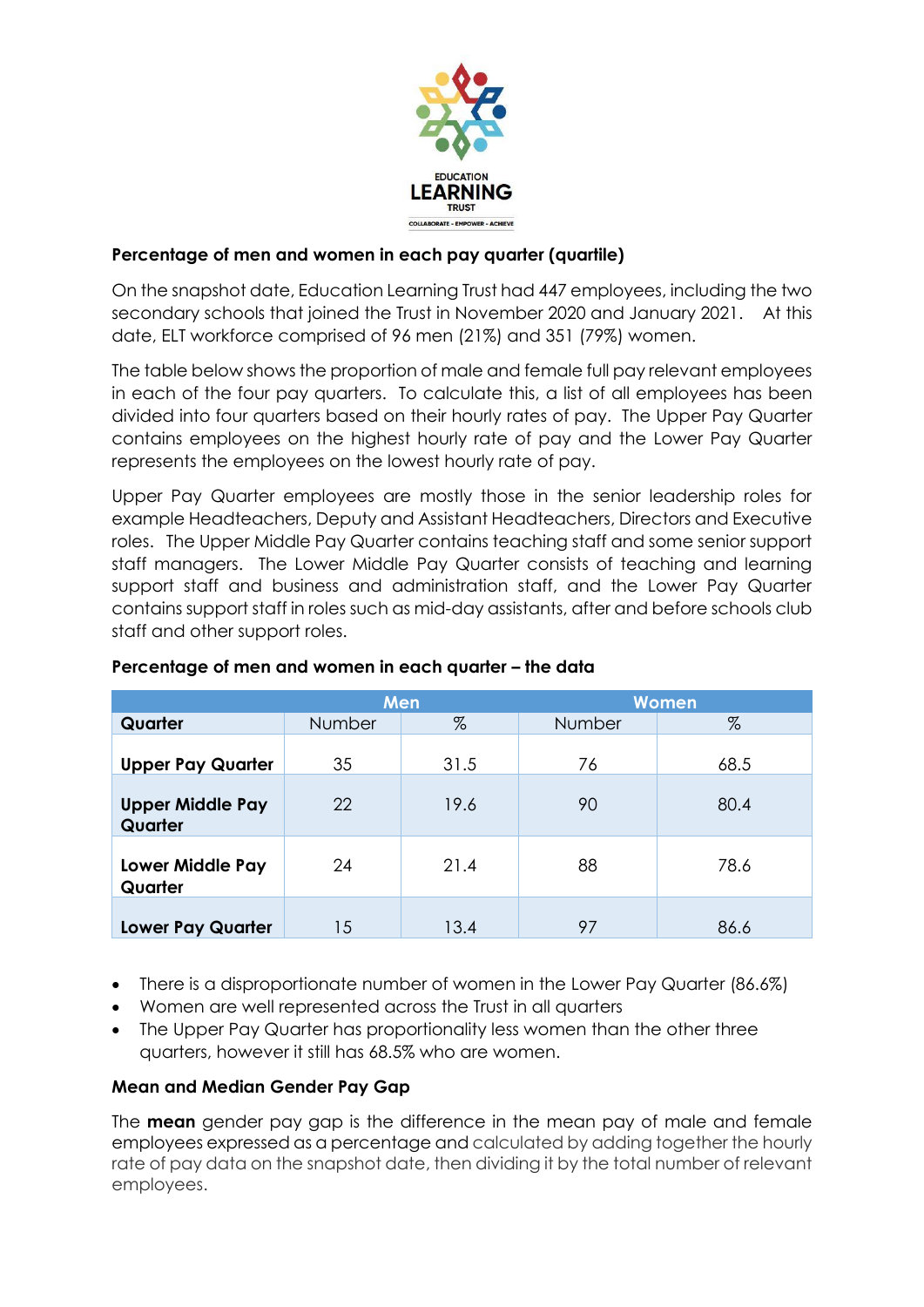

The mean Gender Pay Gap for ELT on 31st March 2021 is 14.9% in favour of men. This means that when using the mean, men at ELT are paid 14.9% more than women, therefore, for every £1 a man earns, a woman will earn 85p.

The **median** gender pay gap is the difference in median pay of male and female employees expressed as a percentage and calculated by listing the hourly pay rates in numerical order, from the smallest to the largest, at the snapshot date and selecting the middle value. The median is a less accurate average than the mean as it involves comparing the mid-point in a list, however it can be useful to indicate what the 'typical' situation is. Medians are not distorted by very high or low hourly pay, this means that when a median is used, not all gender pay gap issues will be picked up. Median values can also miss identifying where gender pay gap issues are most pronounced, in the lowest paid or highest paid employees.

The median Gender Pay Gap for ELT on 31st March 2021 is 35.5% in favour of men. This means that when using the median, men at ELT are paid 35.5% more than women, therefore, for every £1 a man earns, a woman will earn 65p.

### **How the ELT are working to bridge the Gender Pay Gap**

The Trust's gender pay gap is comparable with that of the UK and the education sector. The current UK Gender Pay Gap for all employees stands at 15.4%. (ONS 2021) so the Trust's mean Gender Pay Gap figure for all employees compares well at 14.9%. Education Learning Trust is committed to doing all it can to reduce the gap and continues to take action in the following areas:

- Annual reviews of the recruitment strategy, recruitment and selection policy and processes, to ensure gender equality.
- Adopt a zero-tolerance approach to all forms of discrimination and harassment by regular review of related policies, promoting dignity and respect across the Trust.
- Ensure staff are aware of their options to apply for paternity and shared parental leave by reviewing and clear communication of Trust polices.
- Gender neutral language used in recruitment documentation and policies.
- Job adverts are advertised internally.
- Job adverts indicate where flexible working and job sharing options are available.
- Ensure staff are fully trained in recruitment best practice across the Trust schools.
- Analyse recruitment data to identify where improvements can be made to ensure gender equality.
- Launch a new Trust level flexible working policy and review staff wellbeing polices to encourage staff retention and attract staff with protected characteristics.